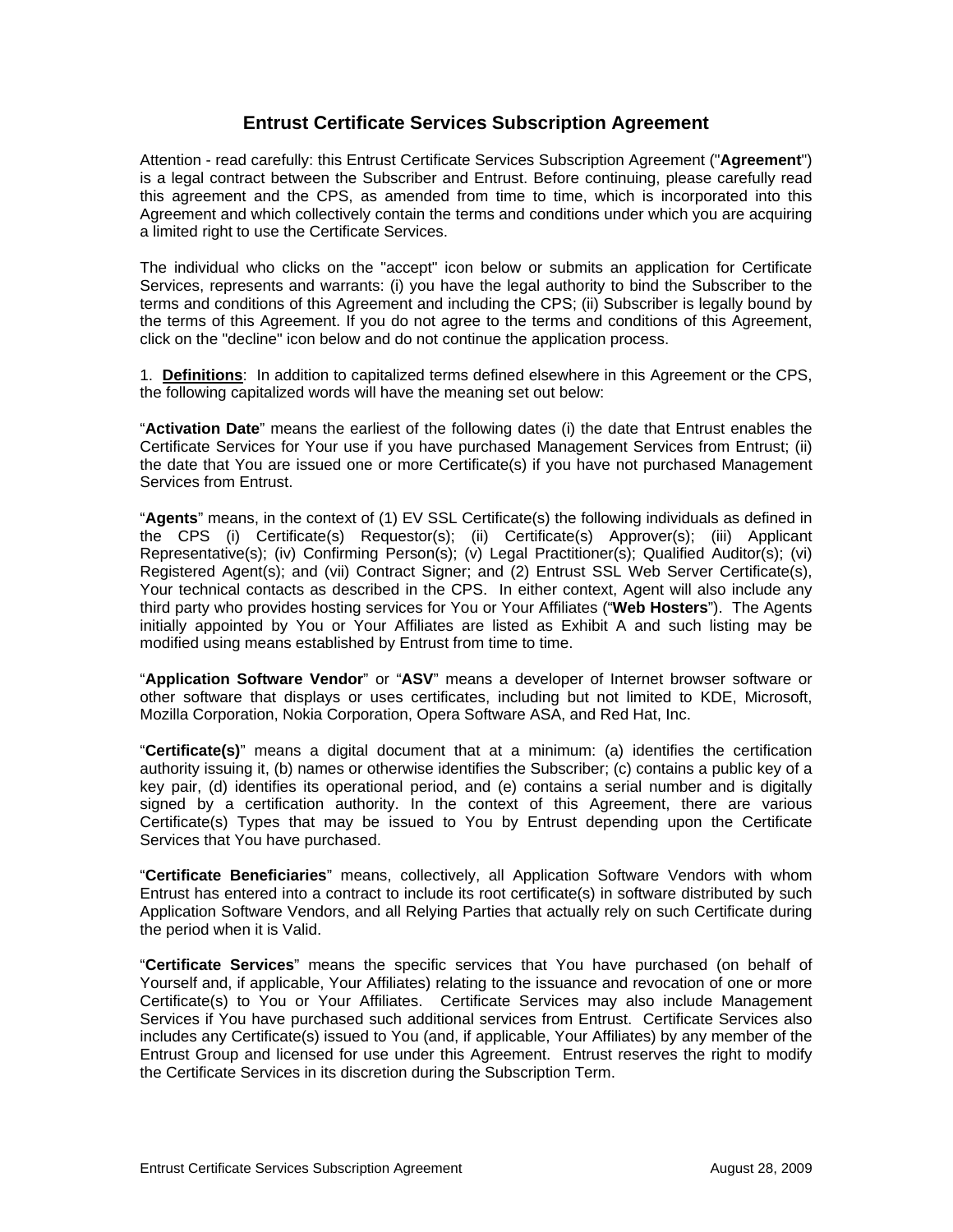"**Certificate(s) Types**" means the type of Certificate(s) that You are issued as part of Certificate Services. These may include extended validation SSL Certificate(s) ("**EV SSL Certificate(s)**"), WAP server Certificate(s) ("**Entrust WAP Server Certificate(s)**"), Entrust SSL web server Certificate(s) ("**Standard Certificate(s)**"), advantage SSL web server Certificate(s) ("**Advantage Certificate(s)**"), unified communication Certificate(s) ("**UCC Certificate(s)**"), and code signing Certificate(s) ("**Code Signing Certificate(s)**") (note that Standard Certificate(s), Advantage Certificate(s), and UCC Certificate(s) are collectively also referred to as "**Entrust SSL Web Server Certificate(s)**"). Any Certificates for Adobe CDS will not be distributed under this Agreement, but rather will be made available under the Subscriber Agreement for Entrust Certificates for Adobe Certified Document Services (CDS), although this agreement does describe the Management Services that may be made available for such Entrust Certificates for Adobe CDS.

"**Contract Signer**" means the individual who agrees to this Agreement on behalf of, and under the authority of, the Subscriber.

"**CPS**" means the most recent version of the certification practice statement that is incorporated by reference into this Agreement and the Certificate(s) that You are issued, as may be amended from time to time in accordance with the terms of the CPS. The CPS applicable to a specific Certificate(s) that You are issued in connection with Certificate Services depends on the Certificate(s) Type(s) and can be found on the Internet at http://www.entrust.net/cps or by contacting Entrust. For example, use of EV SSL Certificate(s) is governed by the most recent version of the document titled "Certification Practice Statements - EV SSL Certificate(s)", use of Entrust WAP Server Certificate(s) is governed by the most recent version of the document titled "Certification Practice Statements - WAP Certificate(s) WAP", and use of Entrust SSL Web Server Certificate(s) is governed by the most recent version of the document titled "Certification Practice Statement - SSL Certificate(s)".

"**Enterprise**" means You, Your Agents, and Your Affiliates.

"**Entrust**" means Entrust, Inc. if You are a resident of the United States; otherwise, Entrust means Entrust Limited. "Entrust Group" means collectively Entrust, Inc., its subsidiaries, its licensors (including for the avoidance of any doubt Microsoft), its Resellers, its suppliers, and the directors, officers, employees, agents and independent contractors of any of them.

"**EV Guidelines**" means the most recent version of the CA/Browser Forum Guidelines For Extended Validation Certificates posted on the Internet at http://www.cabforum.org/.

"**Governmental Authority**" means any foreign or domestic national, provincial, state, territorial, or local government authority; quasi-governmental authority; court; government organization; government commission; governmental board, bureau or instrumentality; regulatory, administrative or other agency; or any political or other subdivision, department, or branch of any of the forgoing.

"**Management Services**" means a self-service administration tool hosted by Entrust that is designed to help You manage Certificate(s) that may be made available to You by Entrust that enables You to manage the issuance, revocation, and expiry of one or more Certificate(s) issued to You as part of Certificate Services. Management Services are available in two (2) deployment and use models as may be described in the documentation: a certificate pooling model ("Pooling") and a non-pooling model ("Non-Pooling").

"**Person**" means and includes an individual, corporation, business, trust, partnership, limited liability company, association, joint venture, Governmental Authority, public corporation, or any other legal or commercial entity.

"**Reseller**" means a legal entity authorized by Entrust to resell Certificate Services to You.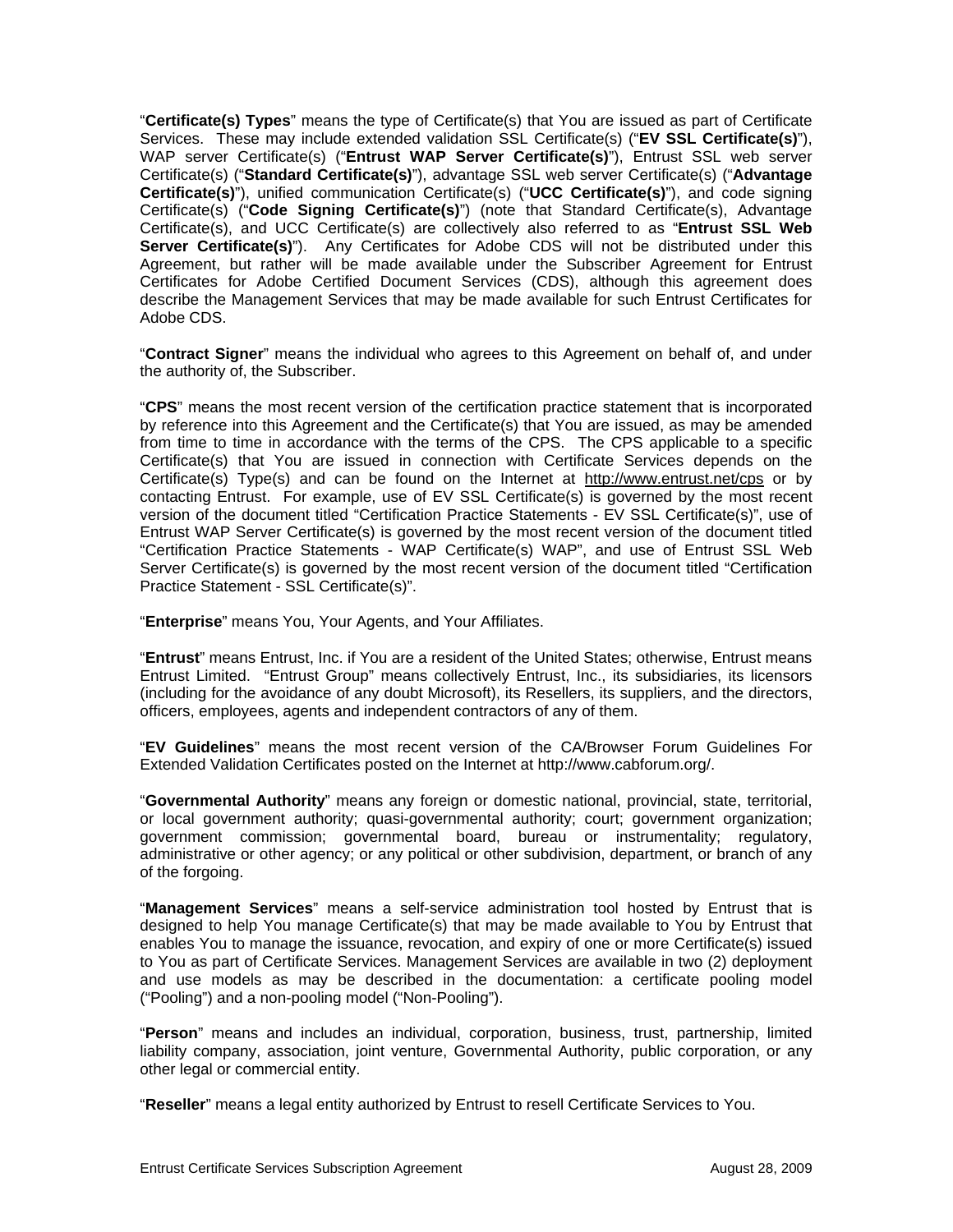"**Microsoft**" means Microsoft Corporation, a Washington corporation, with its principal place of business at One Microsoft Way, Redmond, Washington 98052-6399.

"**Relying Party**" means any individual or entity that relies on a Valid Certificate. For avoidance of doubt, an ASV is not a "Relying Party" when software distributed by such ASV merely displays information regarding a Certificate.

"**Subscription Fees**" means the fees established by Entrust that You will pay to use the Certificate Services, as posted from time to time at Entrust's internet web site and/or in the documentation included with the Management Services, or as set out in a quotation issued to You by Entrust, or as set out in a purchase order issued by You to Entrust (or an authorized reseller of Entrust) that has been accepted by Entrust. In spite of the foregoing, if You have purchased the Certificate Services through a Reseller the Subscription Fees will be the fees agreed to between You and such Reseller provided that such Reseller pays to Entrust such portion of such Subscription Fees as required pursuant to the written agreement between Entrust and such Reseller.

"**Subscription Term**" means the length of time that You have subscribed to purchase Certificate Services commencing on the Activation Date. In the case where You have purchased Certificate Services that: (i) do not include Management Services, the Subscription Term is the validity period of the applicable Certificate(s); (ii) include " Pooling" Management Services, the Subscription Term is the period of time for which You have purchased the right to use such Management Services, irrespective of whether the Certificate(s) that are issued to You as part of Certificate Services have validity periods extending beyond such period of time, or (iii) include "Non-Pooling" Management Services, the Subscription Term is the validity period of the applicable Certificate(s) issued under such Management Services, provided that all such Certificates are issued on or before the one (1) year anniversary of the Activation Date. In any case, the Subscription Term may be shortened pursuant to Section 7 of this Agreement.

"**You**", "**Your**" or "**Subscriber**" means the Person who has entered into this Agreement to receive Certificate Services.

"**Your Affiliates**" means Your controlled subsidiaries. In this context, a Subscriber controls a subsidiary if it owns fifty percent (50%) or more of the voting rights for the board of directors or other mechanism of control for the corporation or other entity.

"**Valid**" means that a Certificate that has not expired and has not been revoked.

#### 2. **Services and License**

- (a) Issuance of Certificate(s): Upon receipt of Your application for Certificate Services, Entrust or a subcontractor acting on behalf of Entrust will perform limited verification (as described in the CPS) of the information submitted by Enterprise. After completing such verification, Entrust may issue You or Your Affiliates (if applicable) one or more Certificate(s) (depending on the amount of Subscription Fees You have paid) as described in the CPS. If Entrust issues Certificate(s) services to You or Your Affiliates (if applicable), Entrust will make such Certificate(s) available for retrieval.
- (b) Grant of License: Subject to the terms and conditions of this Agreement, Entrust hereby grants to Enterprise a non-exclusive, non-transferable license to use the Certificate Services; provided, however, that: (i) Enterprise may only use the Certificate Services (including for the avoidance of any doubt, all Certificate(s)) in compliance with this Agreement and the CPS, for the sole purposes of securing communications pertaining to Enterprise related business. If the Certificate Services include Management Services, Enterprise may only use the Management Services in compliance with this Agreement and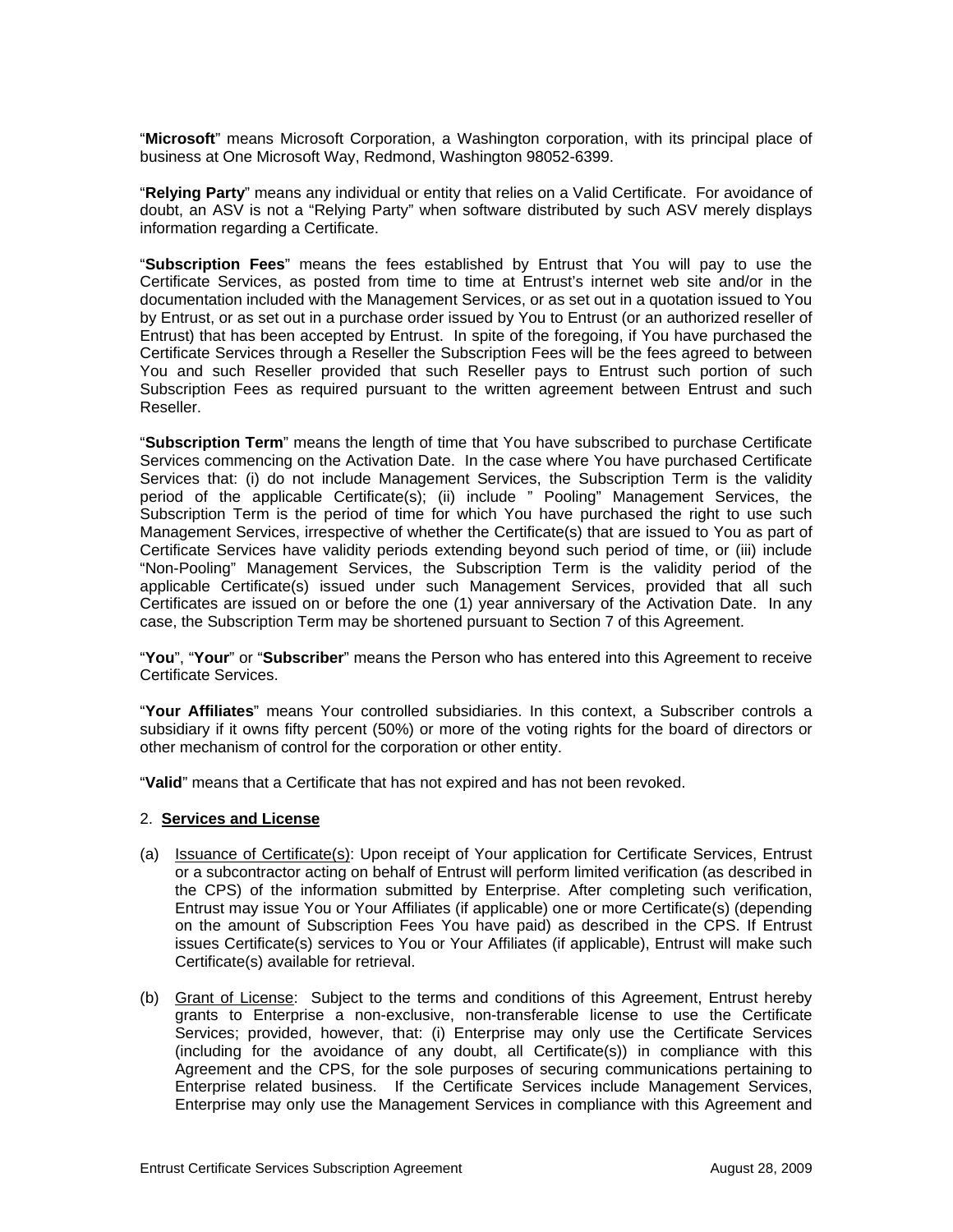the CPS for the purpose of managing Certificate(s) issued by Entrust to You or Your Affiliates. All use of the Management Services must be in accordance with the documentation supplied to You as part of the Management Services. If Entrust makes computer software available to Enterprise for download as part of the Certificate Services, such software will be licensed to Enterprise under the terms of the license agreement embedded in or associated with such software. Enterprise does not acquire any rights, express or implied, in the Certificate Services, other than those rights specified in this Agreement and the CPS. Enterprise will not host, time-share, rent, lease, sell, license, sublicense, assign, distribute or otherwise transfer any component of Certificate Services, except as provided in this Agreement and the CPS. If one or more enabling mechanisms ("**License String**") that provides Enterprise with access to the Certificate Services is supplied to Enterprise, Enterprise may only use such Licensing String for the purpose of using the Certificate Services and Enterprise may not copy or alter a Licensing String. Each permitted copy of all or part of any item of Certificate Services must include all copyright notices, restricted rights legends, proprietary markings and the like exactly as they appear on the copy delivered by Entrust to Enterprise. You may only deploy the number of Certificates that You have purchased from Entrust or its Reseller. The Certificate Services and all modifications, enhancements and derivative works thereof, including all right, title and interest (and all intellectual proprietary rights therein) remain the sole and exclusive property of Entrust and/or its third-party licensors. Enterprise will not copy, modify, adapt or merge copies of the Certificate Services except as provided in this Agreement and the CPS. Enterprise will not translate, reverse engineer, de-compile or disassemble the Certificate Services except to the extent that law explicitly prohibits this restriction notwithstanding a contractual restriction to the contrary. Enterprise will comply with all applicable laws including, without limitation, laws relating to import, export, licensing, and data protection, as they apply to the activities contemplated under this Agreement including without limitation Enterprise's right to export, import or use the Certificate Services. Enterprise will immediately cease to use the Certificate Services upon (a) expiration of the Subscription Term; (b) upon Enterprise's breach of this Agreement including the CPS.

(c) Lifecycle Monitoring Service: Entrust will provide You with a lifecycle monitoring service ("**LMS**"). The LMS is designed to reduce the chance of disruption of Your service which may be caused by the expiration of the Your Certificate(s). Entrust will use commercially reasonable efforts to send an email to the technical contact listed in the information provided to Entrust with Your Certificate Services Application (such person referred to as "**Notice Recipient**"). Such email will inform the Notice Recipient that Your Certificate(s) is due to expire shortly. Usually, the email notification will be sent approximately thirty (30) and fifteen (15) days prior to the date on which Your Certificate(s) is due to expire. In the event that the Notice Recipient changes, You can still receive a LMS email notice if You provide Entrust with updated contact information for the Notice Recipient at least sixty (60) days prior to the date that Your Certificate(s) is due to expire. You will not be eligible for the LMS if Your Notice Recipient changes and Entrust is not informed of such change within the time period set forth above.

# 3. **Fees**

You will pay all applicable Subscription Fees for any Certificate Services issued to You, plus any additional taxes. Such payment will be made within thirty (30) days of the receipt of an invoice from Entrust for any such Certificate Services; provided, however that if You have purchased the Certificate Services through a Reseller then the payment terms will be those terms established between You and such Reseller. In the event that You do not pay the applicable fees for any Certificate Services extended to You (or where You have purchased the Certificate Services through a Reseller and such Reseller does not pay Entrust the applicable fees for any Certificate Services in accordance with Entrust's agreement with such Reseller), Enterprise will not be entitled to use such Certificate Services (including for the avoidance of any doubt, any Certificate(s)) and Entrust may refused to process any subsequent applications submitted by You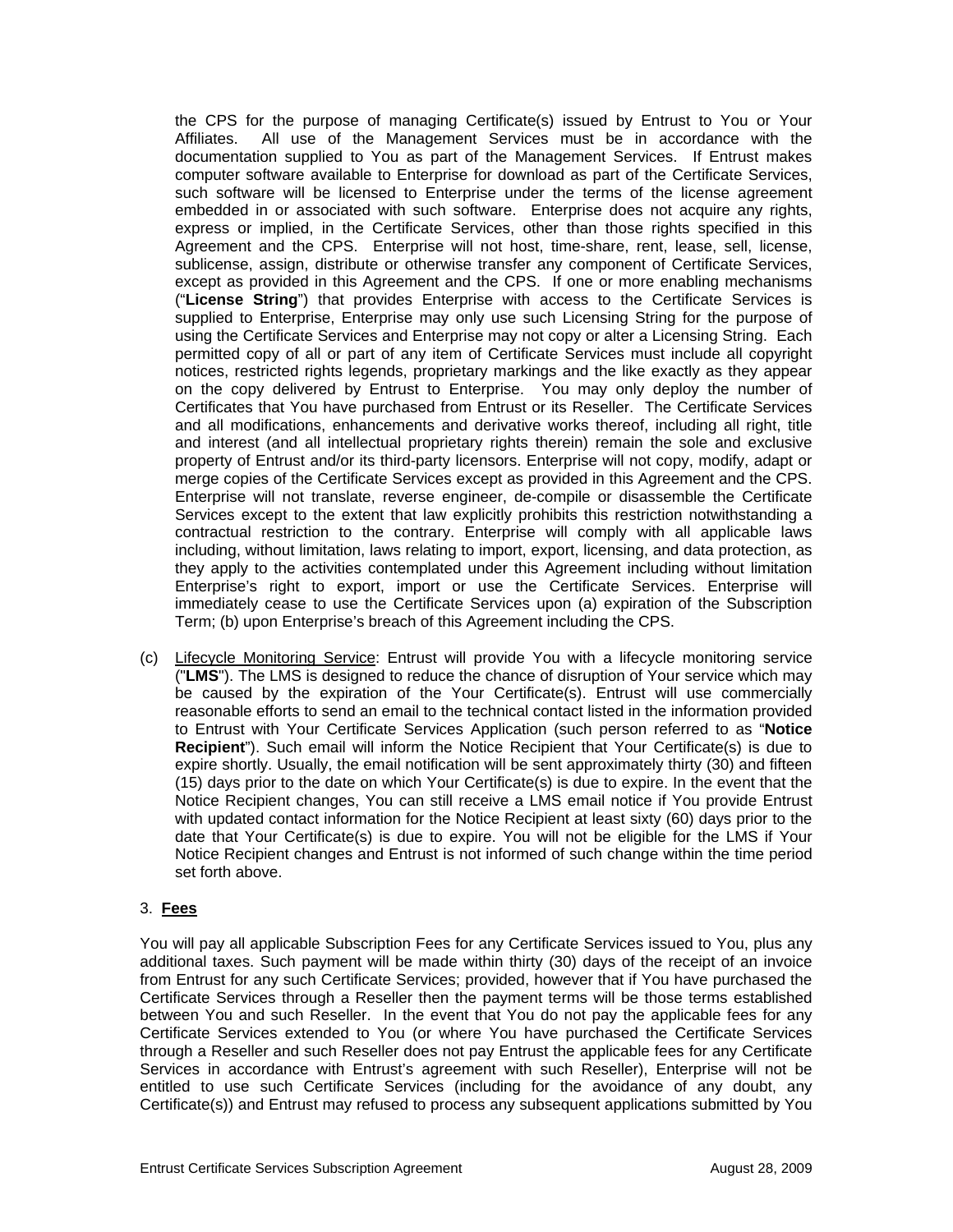for additional Certificate Services and revoke all Certificate(s). All amounts due under this Agreement to Entrust must be paid to the invoicing member of the Entrust Group.

### 4. **Representations, Warranties And Additional Obligations**

You represent and warrant to Entrust and all Certificate Beneficiaries that You have the authority to bind Your Affiliates to this Agreement and the CPS as a Subscriber (if Your Affiliates are issued any Certificate(s) or otherwise receive any Certificate Services in connection with the Management Services purchased hereunder, if applicable). You further represent and warrant to Entrust and all Certificate Beneficiaries that:

- (i) You will not use the Certificate to digitally sign hostile code, including spyware or other malicious software (malware) downloaded without user consent.
- (ii) All information provided, and all representations made, by Subscriber in relation to any Certificate Services are and will be complete and accurate (and Subscriber will promptly update such information and representations from time to time as necessary to maintain such completeness and accuracy) ;
- (iii) the Private Key corresponding to the Public Key submitted to Entrust in connection with Certificate Services Application was created using sound cryptographic techniques and all measures necessary have been taken to maintain sole control of, keep confidential, and properly protect the Private Key (and any associated access information or device – e.g., password or token) at all times;
- (iv) any information provided to Entrust or to any independent third-party Registration Authorities in connection with Certificate Services Application does not infringe, misappropriate, dilute, unfairly compete with, or otherwise violate the intellectual property, or other rights of any person, entity, or organization in any jurisdiction;
- (v) the Certificate(s) will not be installed or used until it has reviewed and verified the accuracy of the data in each Certificate(s);
- (vi) the Certificate(s) will be installed only on the server accessible at the domain name listed on the Certificate(s), and will only be used in compliance with all applicable laws, solely for authorized company business, and solely in accordance with the Agreement and the CPS;
- (vii) Entrust will be immediately notified if any information included in the Certificate Services Application changes or if any change in any circumstances would make the information in the Certificate Services Application misleading or inaccurate;
- (viii) all use of the Certificate Services and its associated private key will cease immediately, and the Subscriber will promptly notify Entrust and request the revocation of the Certificate Services, if (1) any information included in the Subscriber's Certificate Services changes, is or becomes incorrect or inaccurate, or if any change in any circumstances would make the information in the Certificate Services incorrect, misleading or inaccurate; or (2) there is any actual or suspected misuse or compromise of the Private Key associated with the Public Key in the Certificate Services;
- (ix) all use of the (1) Certificate Services and (2) Private Key associated with the Public Key in such Certificate Services will cease upon expiration or revocation of such Certificate Services, and such Certificate Services will be removed from the devices and/or software in which it has been installed;
- (x) the Certificate Services will not be used for any hazardous or unlawful (including tortious) activities;
- (xi) Your Agent's are duly authorized and qualified to perform this Agreement on Your Behalf, and such Agents will meet the requirements of this Agreement, the applicable CPS and, in the case of EV SSL Certificate(s), the Guidelines;
- (xii) the subject named in the Certificate(s) corresponds to You, and that You legally exist as a valid entity in the jurisdiction of incorporation specified in the Certificate(s); and
- (xiii) You have the exclusive right to use the domain name listed in Certificate.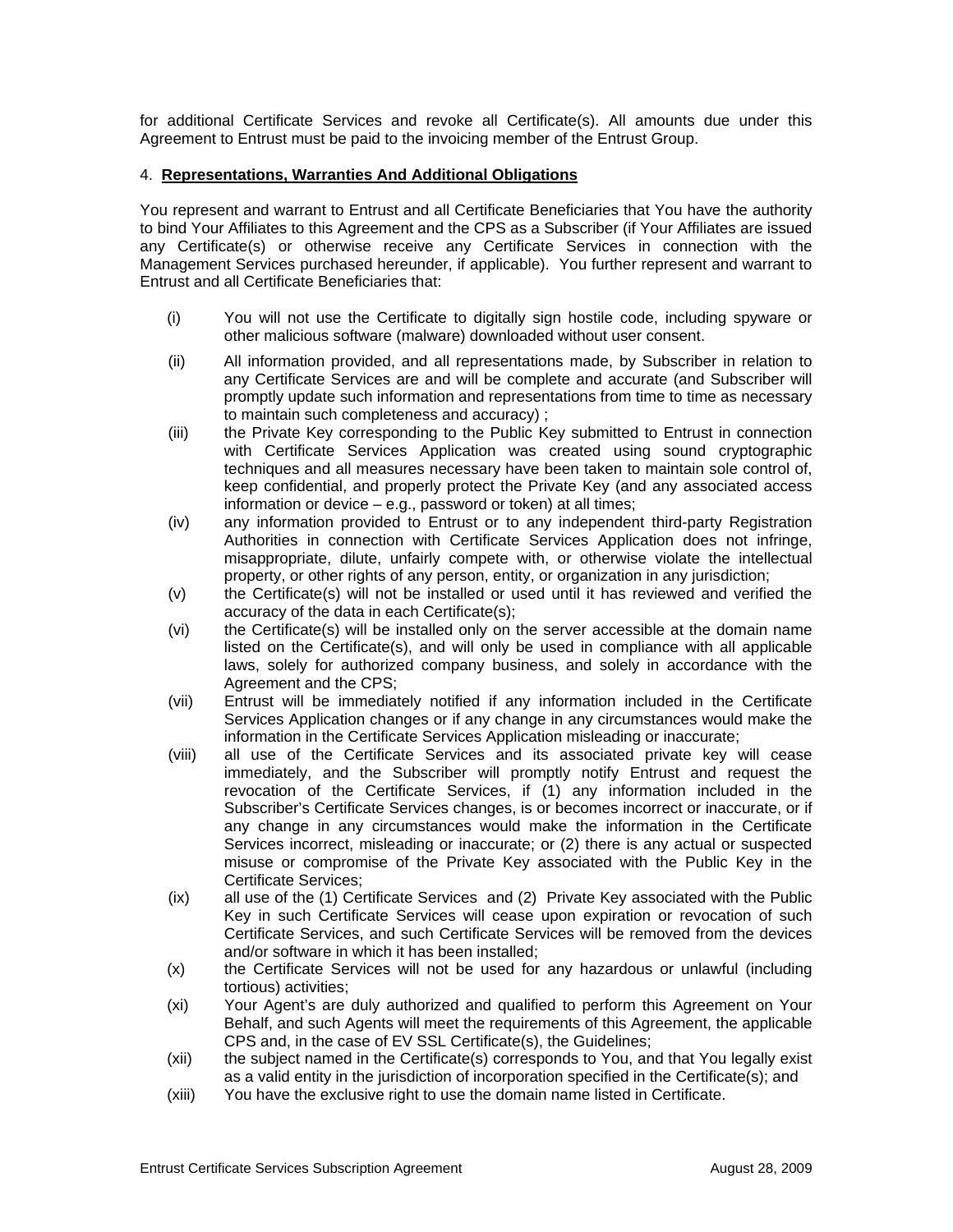You expressly agree that You will:

- a) cause Your Affiliates who receive any Certificate Services hereunder, and Your Agents, to comply with the requirements of this Agreement, the applicable CPS and, in the case of EV SSL Certificate(s), the Guidelines;
- b) understand and, if necessary, receive proper education in the use of Public-Key cryptography and Certificate(s) including Certificate Services;
- c) provide, in any communications with Entrust or an independent third-party Registration Authority, correct information with no errors, misrepresentations, or omissions;
- d) generate a new, secure, and cryptographically sound Key Pair to be used in association with the Certificate Services or Subscriber's Certificate Services Application;
- e) read and agree to all terms and conditions of the CPS;
- f) refrain from modifying the contents of Certificate Services;
- g) use Certificate Services exclusively for legal and authorized purposes in accordance with the terms and conditions of the CPS and applicable laws;
- h) only use Certificate Services on behalf of the organization listed as the Subject in such Certificate Services;
- i) keep confidential and properly protect the Private Keys;
- j) notify Entrust as soon as reasonably practicable of any change to any information included in the Subscriber's Certificate Services Application or any change in any circumstances that would make the information in the Subscriber's Certificate Services Application misleading or inaccurate;
- k) notify Entrust as soon as reasonably practicable of any change to any information included in the Certificate Services or any change in any circumstances that would make the information in the Certificate Services misleading or inaccurate;
- l) immediately cease to use Certificate Services if any information included in the Certificate Services or if any change in any circumstances would make the information in the Certificate Services misleading or inaccurate;
- m) notify Entrust immediately of any suspected or actual Compromise of the Private Keys and request the revocation of such Certificate Services;
- n) immediately cease to use the Certificate Services upon (a) expiration or revocation of such Certificate Services, or (b) any suspected or actual Compromise of the Private Key corresponding to the Public Key in such Certificate Services, and remove such Certificate Services from the devices and/or software in which it has been installed;
- o) only install the Certificate Services on one (1) World Wide Web server and only use such Certificate Services in connection with such server unless, otherwise expressly permitted by Entrust in writing;
- p) refrain from using the Private Key corresponding to the Public Key in the Certificate Services to sign other Certificate(s); and
- q) use appropriate judgment about whether it is appropriate, given the level of security and trust provided by Certificate Services, to use Certificate Services in any given circumstance.

Certificate Services and related information may be subject to export, import, and/or use restrictions. You will comply with all laws and regulations applicable to Your right to export, import, and/or use Certificate Services or related information, including, without limitation, all laws and regulations in respect to nuclear, chemical or biological weapons proliferation. You will be responsible for procuring all required licenses and permissions for any export, import, and/or use of Certificate Services or related information. Certain cryptographic techniques, software, hardware, and firmware ("Technology") that may be used in processing or in conjunction with Certificate Services may be subject to export, import, and/or use restrictions. You will comply with all laws and regulations applicable to a Subscriber's right to export, import, and/or use such Technology or related information. Subscribers will be responsible for procuring all required licenses and permissions for any export, import, and/or use of such Technology or related information. For the avoidance of any doubt, (1) Entrust will not be under any obligation to issue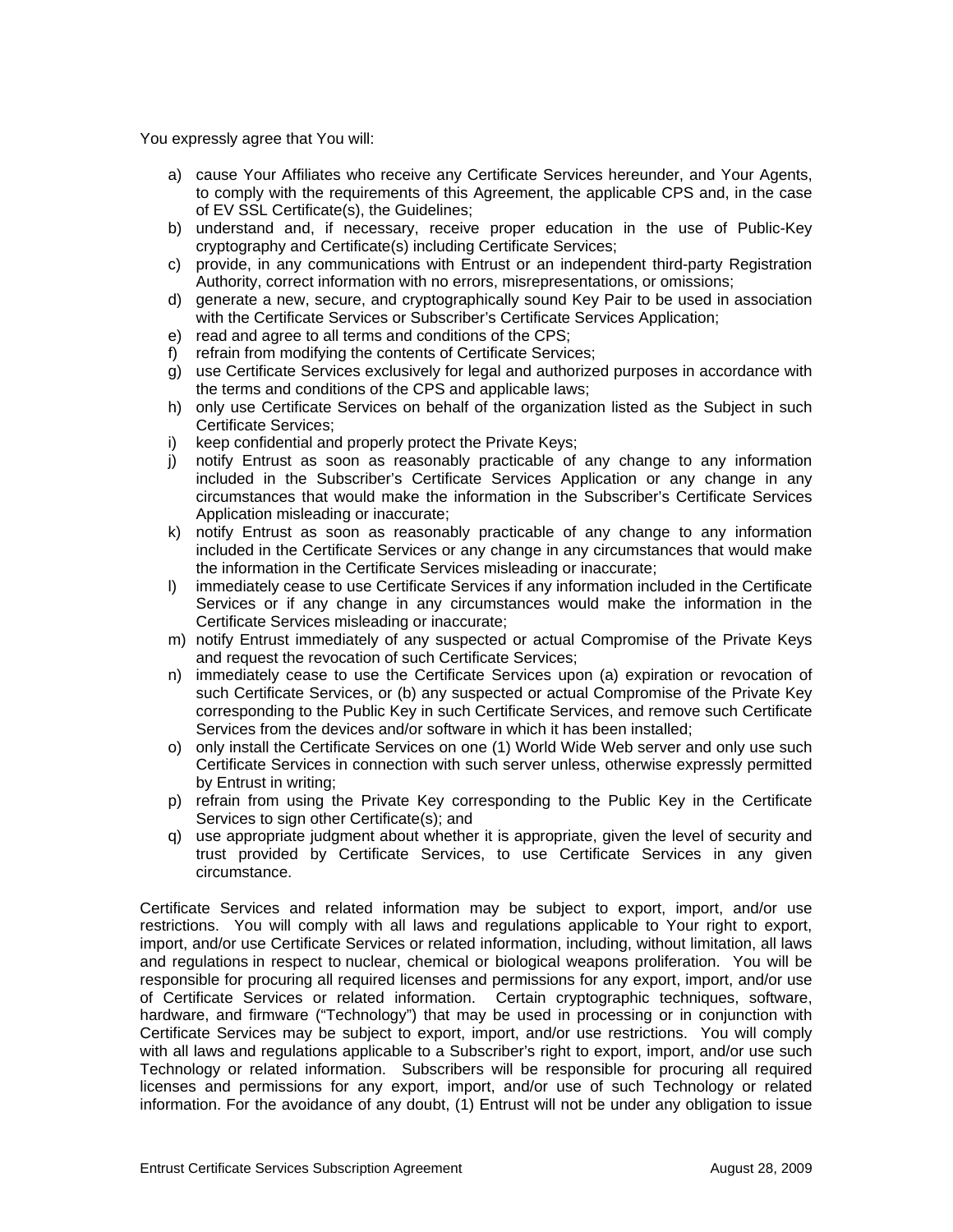any Certificate containing pre-qualified information if such pre-qualified information is subsequently found to have changed or to be in any way inaccurate, incorrect, or misleading; (2) by submitting a request for Certificate, You are representing and warranting that the pre-qualified information has not changed and is in no way inaccurate, incorrect, or misleading; (3) Entrust shall be entitled to revoke an Certificate issued to You if (i) the pre-qualified information submitted by You is subsequently found to have changed or to be inaccurate, incorrect, or misleading, (ii) if revocation is requested by You, (iii) upon expiry or termination of this Agreement, or (iv) for any other reason identified for revocation in the CPS; (5) You must notify Entrust immediately of any change to any information included in any Certificate issued to You or any Certificate management service application submitted by You or any change circumstances that would make the information in any such Certificate or Certificate Management Service application inaccurate, incorrect, or misleading, and (6) You must notify Entrust immediately of any changes to prequalified information, or any changes in any circumstances that would make any pre-qualified information inaccurate, incorrect, or misleading.

You acknowledge that the Certificate Services (and any information incorporated therein or provided thereto) contain the confidential information of Entrust. You will not translate, reverse engineer, de-compile, disassemble, or develop competitive Certificate Services using any such information derived from Entrust's confidential information. You will retain Entrust's confidential information in confidence and will use, disclose, and copy it solely for the purpose of, and in accordance with the Agreement. You will only disclose Entrust's confidential information to Your employees and Enterprise employees with a need to know. You will use the same degree of care as You use to protect Your own confidential information of a similar nature, but no less than reasonable care, to prevent the unauthorized use or disclosure of Entrust's confidential information.

You will not be bound by any obligations restricting disclosure and use set forth in this Agreement with respect to Entrust's confidential information, or any part thereof, which: (i) was known to You prior to disclosure, without any obligation of confidentiality; (ii) was lawfully in the public domain prior to its disclosure, or becomes publicly available other than through a breach of this Agreement; (iii) was disclosed to You by a third party, provided that such third party is not in breach of any confidentiality obligation in respect of such information; or (iv) is independently developed by You.

If You are compelled pursuant to legal, judicial, or administrative proceedings, or otherwise required by law, to disclose the confidential information of Entrust, You will use reasonable efforts to seek confidential treatment for such confidential information, and provide prior notice to Entrust to allow Entrust to seek protective or other court orders.

# 5. **DISCLAIMER OF WARRANTY**

**EXCEPT FOR THE EXPLICIT REPRESENTATIONS, WARRANTIES, AND CONDITIONS PROVIDED IN THIS AGREEMENT AND THE CPS, CERTIFICATE SERVICES AND ANY SERVICES PROVIDED IN RESPECT TO CERTIFICATE(s) ARE PROVIDED "AS IS", AND NEITHER ENTRUST GROUP NOR ANY INDEPENDENT THIRD-PARTY REGISTRATION AUTHORITIES OPERATING UNDER THE ENTRUST CERTIFICATION AUTHORITIES, NOR ANY RESELLERS, CO-MARKETERS, OR ANY SUBCONTRACTORS, DISTRIBUTORS, AGENTS, SUPPLIERS, EMPLOYEES, OR DIRECTORS OF ANY OF THE FOREGOING MAKE ANY REPRESENTATIONS OR GIVE ANY WARRANTIES, OR CONDITIONS, WHETHER EXPRESS, IMPLIED, STATUTORY, BY USAGE OF TRADE, OR OTHERWISE, AND ENTRUST GROUP, ALL INDEPENDENT THIRD-PARTY REGISTRATION AUTHORITIES OPERATING UNDER THE ENTRUST CERTIFICATION AUTHORITIES, ALL RESELLERS OR CO-MARKETERS, AND ANY SUBCONTRACTORS, DISTRIBUTORS, AGENTS, SUPPLIERS, EMPLOYEES, OR DIRECTORS OF ANY OF THE FOREGOING SPECIFICALLY DISCLAIM ANY AND ALL REPRESENTATIONS, WARRANTIES, AND CONDITIONS OF MERCHANTABILITY, NON-INFRINGEMENT, TITLE, SATISFACTORY QUALITY, OR**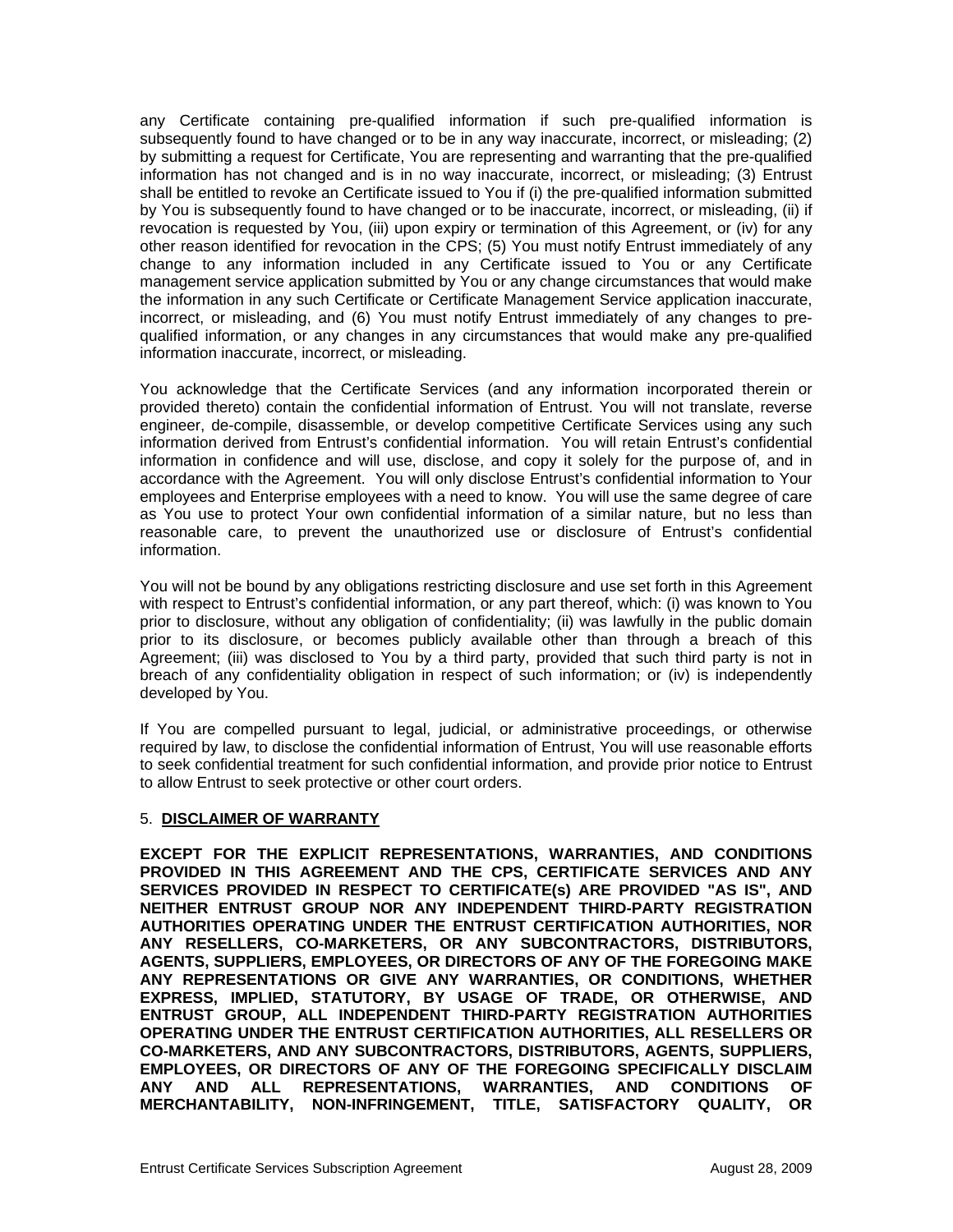**FITNESS FOR A PARTICULAR PURPOSE. EXCEPT FOR THE EXPLICIT REPRESENTATIONS, WARRANTIES AND CONDITIONS CONTAINED IN THIS AGREEMENT AND IN THE CPS, THE ENTIRE RISK OF THE USE OF ANY CERTIFICATE SERVICES OR ANY SERVICES PROVIDED IN RESPECT CERTIFICATE SERVICES OR THE VALIDATION OF DIGITAL SIGNATURES WILL BE BORNE SOLELY BY YOU.**

#### 6. **LIMITATION OF LIABILITY**

**IN NO EVENT WILL THE TOTAL CUMULATIVE LIABILITY OF ENTRUST GROUP, ANY INDEPENDENT THIRD-PARTY REGISTRATION AUTHORITY OPERATING UNDER AN ENTRUST CERTIFICATION AUTHORITY, ANY RESELLERS, OR CO-MARKETERS, OR ANY SUBCONTRACTORS, DISTRIBUTORS, AGENTS, SUPPLIERS, EMPLOYEES, OR DIRECTORS OF ANY OF THE FOREGOING TO ANY SUBSCRIBER, RELYING PARTY OR ANY OTHER PERSON, ENTITY, OR ORGANIZATION ARISING OUT OF OR RELATING TO ANY CERTIFICATES, CERTIFICATE SERVICES OR ANY SERVICES OR SOFTWARE PROVIDED IN RESPECT TO CERTIFICATE SERVICES, INCLUDING ANY USE OR RELIANCE ON ANY CERTIFICATE SERVICES, EXCEED THE GREATER OF (1) TEN THOUSAND UNITED STATES DOLLARS (\$10,000.00 U.S.); AND (2) TEN TIMES THE FEES PAID BY YOU TO ENTRUST UNDER THIS AGREEMENT DURING THE TWELVE MONTHS PRIOR TO THE INITIATION OF THE CLAIM TO A MAXIMUM OF ONE MILLION DOLLARS (\$1,000,000) (SUCH GREATER NUMBER REFERRED TO AS THE "CUMULATIVE DAMAGE CAP"). THE FOREGOING LIMITATIONS WILL APPLY TO ANY LIABILITY WHETHER BASED IN CONTRACT (INCLUDING FUNDAMENTAL BREACH), TORT (INCLUDING NEGLIGENCE), LEGISLATION OR ANY OTHER THEORY OF LIABILITY, INCLUDING ANY DIRECT, INDIRECT, SPECIAL, STATUTORY, PUNITIVE, EXEMPLARY, CONSEQUENTIAL, RELIANCE, OR INCIDENTAL DAMAGES.** 

**IN NO EVENT WILL ENTRUST GROUP OR ANY INDEPENDENT THIRD-PARTY REGISTRATION AUTHORITY OPERATING UNDER AN ENTRUST CERTIFICATION AUTHORITY, OR ANY RESELLERS, CO-MARKETERS, OR ANY SUBCONTRACTORS, DISTRIBUTORS, AGENTS, SUPPLIERS, EMPLOYEES, OR DIRECTORS OF ANY OF THE FOREGOING BE LIABLE FOR ANY INCIDENTAL, SPECIAL, STATUTORY, PUNITIVE, EXEMPLARY, INDIRECT, RELIANCE, OR CONSEQUENTIAL DAMAGES (INCLUDING, WITHOUT LIMITATION, DAMAGES FOR LOSS OF BUSINESS, LOSS OF BUSINESS OPPORTUNITIES, LOSS OF GOODWILL, LOSS OF PROFITS, BUSINESS INTERRUPTION, LOSS OF DATA, LOST SAVINGS OR OTHER SIMILAR PECUNIARY LOSS) WHETHER ARISING FROM CONTRACT (INCLUDING FUNDAMENTAL BREACH), TORT (INCLUDING NEGLIGENCE), LEGISLATION OR ANY OTHER THEORY OF LIABILITY.** 

**THE FOREGOING LIMITATIONS WILL APPLY NOTWITHSTANDING THE FAILURE OF ESSENTIAL PURPOSE OF ANY LIMITED REMEDY STATED HEREIN AND EVEN IF ENTRUST GROUP OR ANY INDEPENDENT THIRD-PARTY REGISTRATION AUTHORITY OPERATING UNDER AN ENTRUST CERTIFICATION AUTHORITY, OR ANY RESELLERS, CO-MARKETERS, OR ANY SUBCONTRACTORS, DISTRIBUTORS, AGENTS, SUPPLIERS, EMPLOYEES, OR DIRECTORS OF ANY OF THE FOREGOING HAVE BEEN ADVISED OF THE POSSIBILITY OF THOSE DAMAGES.** 

**SOME JURISDICTIONS DO NOT ALLOW THE EXCLUSION OR LIMITATION OF LIABILITY FOR CONSEQUENTIAL OR INCIDENTAL DAMAGES, SO THESE LIMITATIONS SET FORTH ABOVE MAY NOT APPLY TO CERTAIN SUBSCRIBERS, RELYING PARTIES, OR OTHER PERSONS, ENTITIES, OR ORGANIZATIONS. THE DISCLAIMERS OF REPRESENTATIONS, WARRANTIES, AND CONDITIONS AND THE LIMITATIONS OF LIABILITY IN THIS AGREEMEMT CONSTITUTE AN ESSENTIAL PART OF THIS AGREEMENT. ALL SUBSCRIBERS, RELYING PARTIES, AND OTHER PERSONS, ENTITIES, AND ORGANIZATIONS ACKNOWLEDGE THAT BUT FOR THESE DISCLAIMERS OF REPRESENTATIONS, WARRANTIES, AND CONDITIONS AND LIMITATIONS OF LIABILITY,**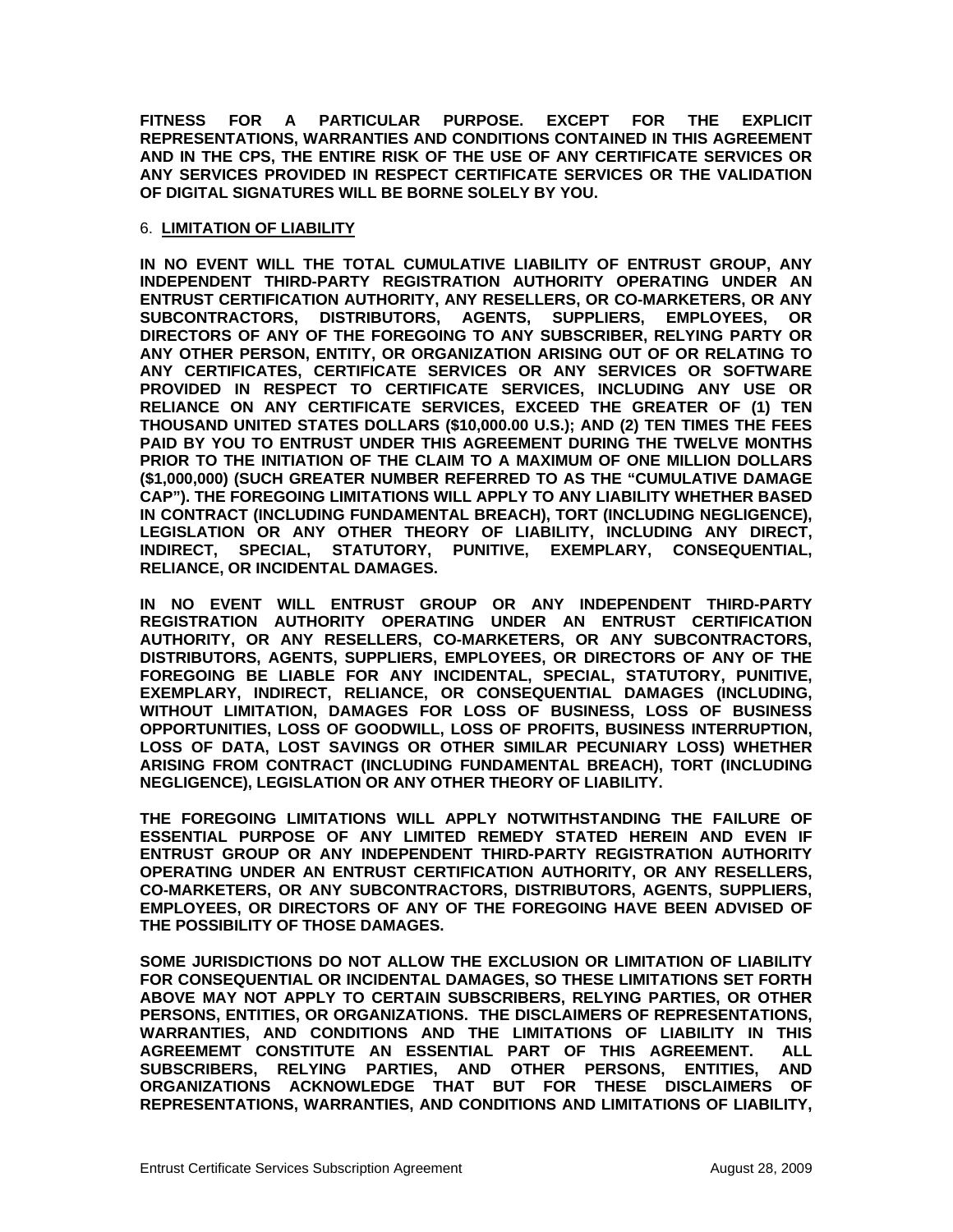**ENTRUST WOULD NOT ISSUE CERTIFICATE(S) TO SUBSCRIBERS AND NEITHER ENTRUST NOR ANY ANY INDEPENDENT THIRD-PARTY REGISTRATION AUTHORITIES OPERATING UNDER AN ENTRUST CERTIFICATION AUTHORITY, NOR ANY RESELLERS, CO-MARKETERS, OR ANY SUBCONTRACTORS, DISTRIBUTORS, AGENTS, SUPPLIERS, EMPLOYEES, OR DIRECTORS OF ANY OF THE FOREGOING WOULD PROVIDE SERVICES IN RESPECT TO CERTIFICATE SERVICES AND THAT THESE PROVISIONS PROVIDE FOR A REASONABLE ALLOCATION OF RISK.** 

## 7. **Term**

This Agreement will continue for the Subscription Term, however, it will terminate if You, Your Affiliates, or Your Agents fail to comply with any of the material terms or conditions of this Agreement (including for the avoidance of any doubt, the CPS and in the case of EV SSL Certificates, the Guidelines). Entrust may also terminate this Agreement in its discretion with notice to You in order to comply with any third party licensing or other contractual or legal obligation to which Entrust is subject. This Agreement will terminate upon expiration of the Subscription Term or revocation by Entrust of all Certificates issued hereunder if such revocation occurs prior to the end of the Subscription Term. You must, upon such expiration cease all use of Your Certificate Services and remove any Certificates issued under this Agreement it from the devices and/or software in which it has been installed. The provisions entitled Representations, Warranties And Additional Obligations, Disclaimer of Warranties, Limitation of Liability, Term, Severability, Audit Right, Third Party Beneficiaries, Entire Agreement, and those provisions of the CPS that are designated as surviving termination will continue in force even after any termination or expiration of this Agreement. All payment obligations will survive termination.

#### 8. **Severability**

Whenever possible, each provision of this Agreement, the CPS, any other agreements will be interpreted in such manner as to be effective and valid under applicable law. If the application of any provision of this Agreement, the CPS, any other agreements or any portion thereof to any particular facts or circumstances will be held to be invalid or unenforceable by an arbitrator or court of competent jurisdiction, then (i) the validity and enforceability of such provision as applied to any other particular facts or circumstances and the validity of other provisions of this Agreement, the CPS, or any other agreements will not in any way be affected or impaired thereby, and (ii) such provision will be enforced to the maximum extent possible so as to effect its intent and it will be reformed without further action to the extent necessary to make such provision valid and enforceable.

**FOR GREATER CERTAINTY, IT IS EXPRESSLY UNDERSTOOD AND AGREED THAT EVERY PROVISION OF THIS AGREEMENT, THE CPS, AND ANY OTHER AGREEMENTS THAT DEALS WITH (I) LIMITATION OF LIABILITY OR DAMAGES, (II) DISCLAIMERS OF REPRESENTATIONS, WARRANTIES, CONDITIONS, OR LIABILITIES, OR (III) INDEMNIFICATION, IS EXPRESSLY INTENDED TO BE SEVERABLE FROM ANY OTHER PROVISIONS OF THIS AGREEMENT, THE CPS, AND ANY OTHER AGREEMENTS AND WILL BE SO INTERPRETED AND ENFORCED.** 

#### 9. **Third Party Databases and D-U-N-S® Number**

In performing limited verification Entrust (or a subcontractor acting on behalf of Entrust (a "Subcontractor")) may determine whether the organizational identity, address, and domain name provided with Your Certificate Services Application are consistent with information contained in third-party databases (the "Databases"), which may include the Dun & Bradstreet Inc. ("D&B") database. Entrust or a Subcontractor may perform an investigation which may attempt to confirm Your business name, street address, mailing address, telephone number, line of business, year started, number of employees, CEO, telephone number and Your business existence. You may be assigned a D-U-N-S® Number if Entrust or its Subcontractor is able to procure independent